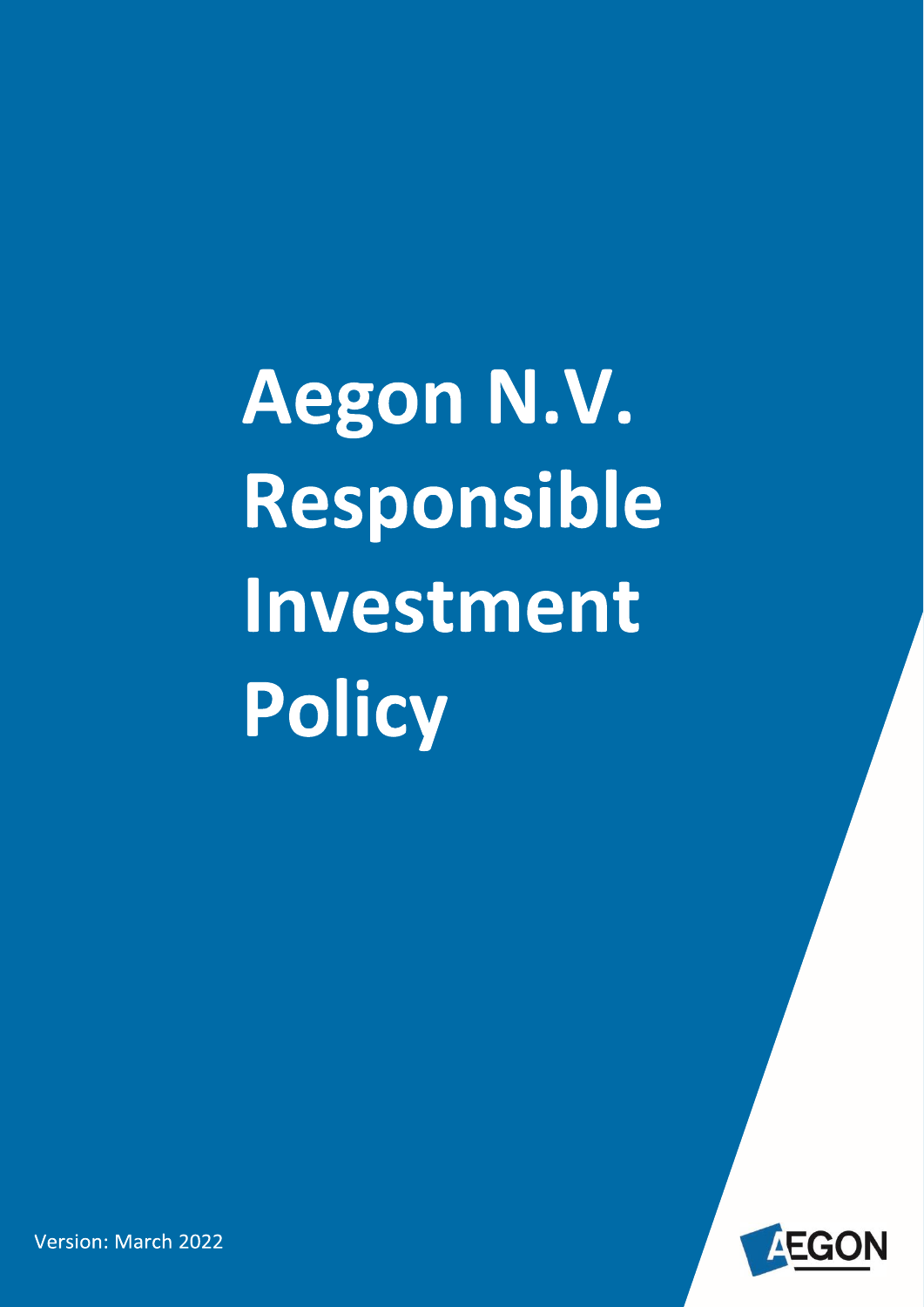## Contents

| 1. |      |  |  |  |  |  |  |
|----|------|--|--|--|--|--|--|
| 2. |      |  |  |  |  |  |  |
|    | 2.1. |  |  |  |  |  |  |
| 3. |      |  |  |  |  |  |  |
|    | 3.1. |  |  |  |  |  |  |
|    | 3.2. |  |  |  |  |  |  |
|    | 3.3. |  |  |  |  |  |  |
|    | 3.4. |  |  |  |  |  |  |
|    |      |  |  |  |  |  |  |
|    | 4.1. |  |  |  |  |  |  |
|    | 4.2. |  |  |  |  |  |  |
|    | 4.3. |  |  |  |  |  |  |
|    | 4.4. |  |  |  |  |  |  |
|    |      |  |  |  |  |  |  |
|    | 5.1. |  |  |  |  |  |  |
|    | 5.2. |  |  |  |  |  |  |
|    | 5.3. |  |  |  |  |  |  |
|    | 5.4. |  |  |  |  |  |  |
|    | 5.5. |  |  |  |  |  |  |
|    | 5.6. |  |  |  |  |  |  |
|    | 5.7. |  |  |  |  |  |  |
|    | 5.8. |  |  |  |  |  |  |
|    | 5.9. |  |  |  |  |  |  |
| 6. |      |  |  |  |  |  |  |
| 7. |      |  |  |  |  |  |  |
|    |      |  |  |  |  |  |  |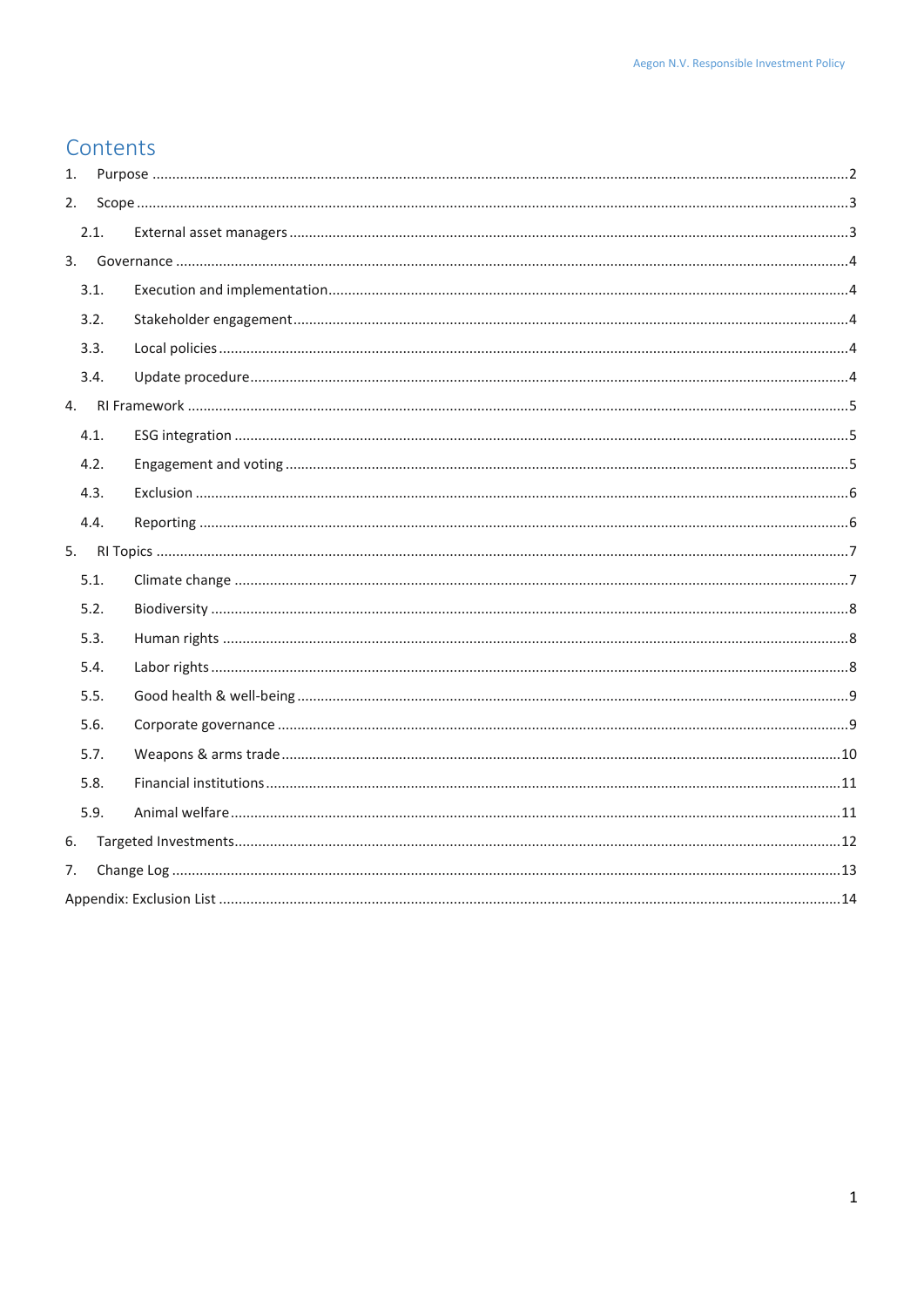# <span id="page-2-0"></span>1. Purpose

Aegon N.V. (hereafter referred to as "Aegon"), as a global insurance company, asset manager and investor, aims to behave as a responsible business and seeks to have a positive impact on society and the environment. By taking an active approach to consider Environmental, Social and Governance ("ESG") issues in our investment decisions, we reduce risks and explore new opportunities to serve our clients' interests and society at large.

As a long-term investor in a wide range of companies, sectors and countries, Aegon takes its responsibilities as both an asset owner and steward of client assets seriously. Good stewardship of these assets is viewed as essential. Aegon aims to contribute broadly to societal wellbeing and sustainable development through ESG integration, active ownership, impact investing and our commitment - through Aegon Asset Management ("AAM") - to the Principles for Responsible Investment ("PRI"). AAM is the Aegon global asset management business unit which manages a significant share of the proprietary assets of other Aegon business units as well as third party assets.

Responsible investment ("RI") is a key element of Aegon's company-wide approach to responsible business. Through the investment decisions that we make we strive to live up to the commitments we make to our customers while contributing to economic growth and sustainable capital markets. Being a responsible company means that we integrate sustainability and responsible business principles into our core business and engage with our employees to make this an integrated effort. Aegon aligns its approach to responsible business with its core purpose by focusing on the intersection of financial security and well-being.

This Responsible Investment Policy ("RI Policy") acts as the basis for how our assets should be managed consistently with our responsible business objectives and relevant laws and governance standards. It is applicable to all of our proprietary assets globally, regardless of country of operation or whether they are managed by Aegon business units or externally. Local business units within Aegon may implement additional mechanisms to further identify, manage and mitigate ESG risks, within the context of local norms and stakeholder expectations.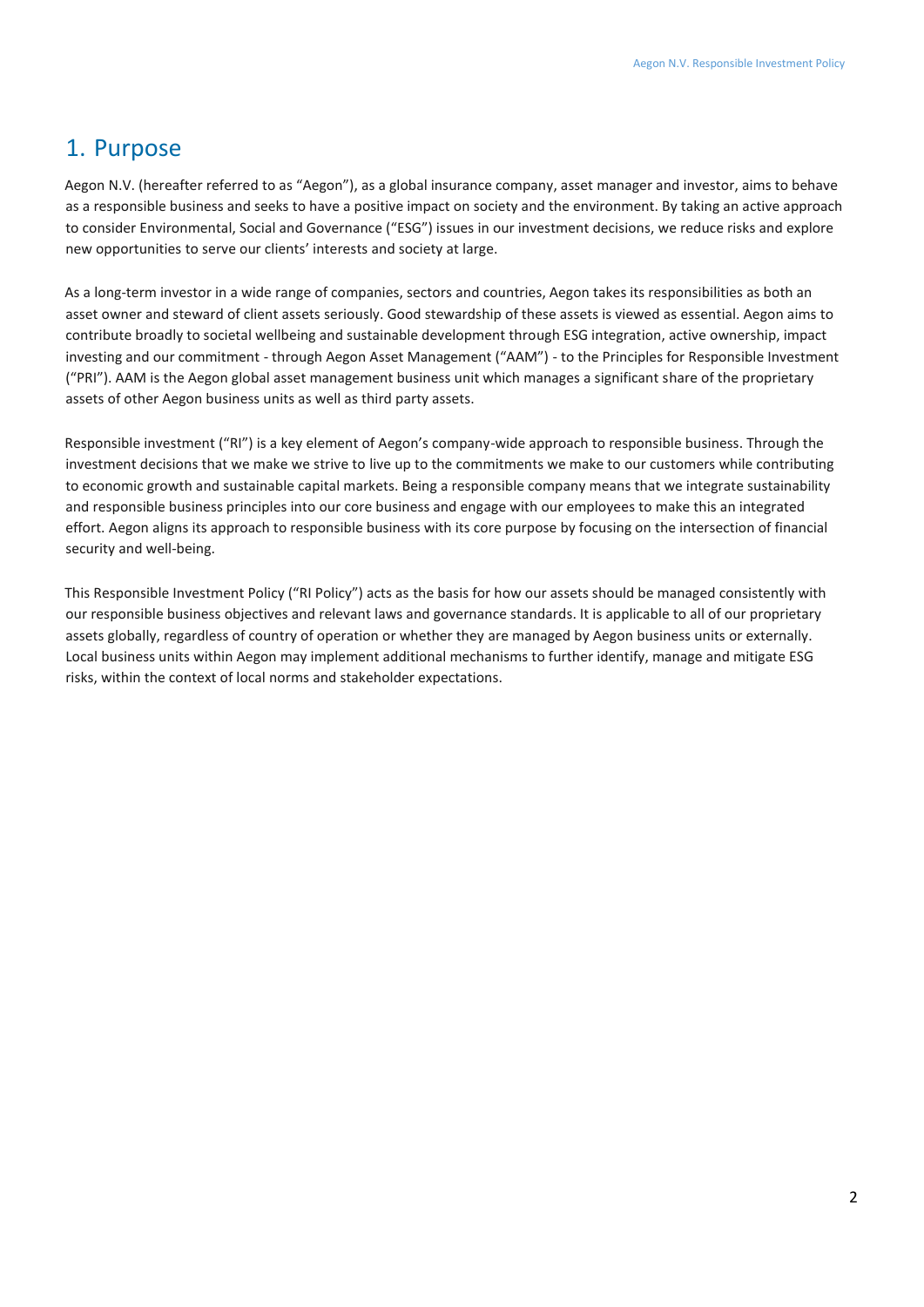# <span id="page-3-0"></span>2. Scope

The RI Policy applies to all proprietary financial assets of Aegon business units where Aegon has management control. Assets of joint venture companies where Aegon does not have management control are out of scope, but we seek to use our influence to encourage application of this policy or elements thereof. Assets managed by Aegon business units such as AAM on behalf of third parties are out of scope.

The RI Policy applies to General Account ("GA") assets on the balance sheet of Aegon business units. Aegon selects investments, funds or managers for these assets.<sup>1</sup> The RI Policy is applied to Separate Account ("SA") / Insurance-linked assets<sup>2</sup> at the discretion of individual Aegon business units according to their own policies which may reflect local regulation and market practice. In both cases, the assets may be managed by Aegon business units directly, by other units such as our global asset manager AAM, external managers or sub-advisors.

## 2.1. External asset managers

<span id="page-3-1"></span>The RI Policy is primarily executed by Aegon business units in their management of their investments. However, where an external manager is used Aegon requires them to implement the RI Policy. In its upfront assessment of external managers' ability to implement the RI Policy, Aegon will consider the following aspects:

- ESG integration: having a developed approach to integrating ESG factors in their investment process;
- Active ownership: demonstrating a commitment to active ownership, engagement and voting, particularly on the RI topics of importance to Aegon (see section [5](#page-7-0) [RI Topics\)](#page-7-0);
- Exclusions: must be able to apply the Aegon Exclusion List (se[e Appendix: Exclusion List\)](#page-14-0);
- PRI: being a signatory to the PRI or demonstrating a commitment to similar principles;
- Communication: regularly reporting about the asset manager's RI activities.

External managers are expected to notify Aegon of any material changes in their RI practices. The type of asset managed and the particulars of the investment mandate will determine what this means in practice and will be assessed on a caseby-case basis. Existing mandates and relationships will be reviewed and brought into line with the RI Policy where necessary. New mandates and relationships are required to meet the standards of the RI Policy as effective at the time of commitment of such mandates on a 'comply or explain' basis. Changes to the RI Policy are communicated to external managers and applied where possible.

For the purposes of this policy, AAM may be considered as an external manager by other Aegon business units.

<sup>&</sup>lt;sup>1</sup> General Account assets are sometimes used to provide seed capital or loans for investment in new AAM products or strategies targeted at third parties that may not comply with certain aspects of Aegon's RI policy. These investments, which have a maximum term of five years and amount to no more than 1% of total General Account assets at any time, are not considered in scope of the RI Policy. <sup>2</sup> SA and Insurance-Linked assets are assets on the balance sheet of Aegon held on behalf of our clients, linked to products sold by Aegon insurance companies (i.e., investment accounts linked to mortgages, insurance policies, pension products). Clients select investments, funds or managers from a range of options selected by Aegon.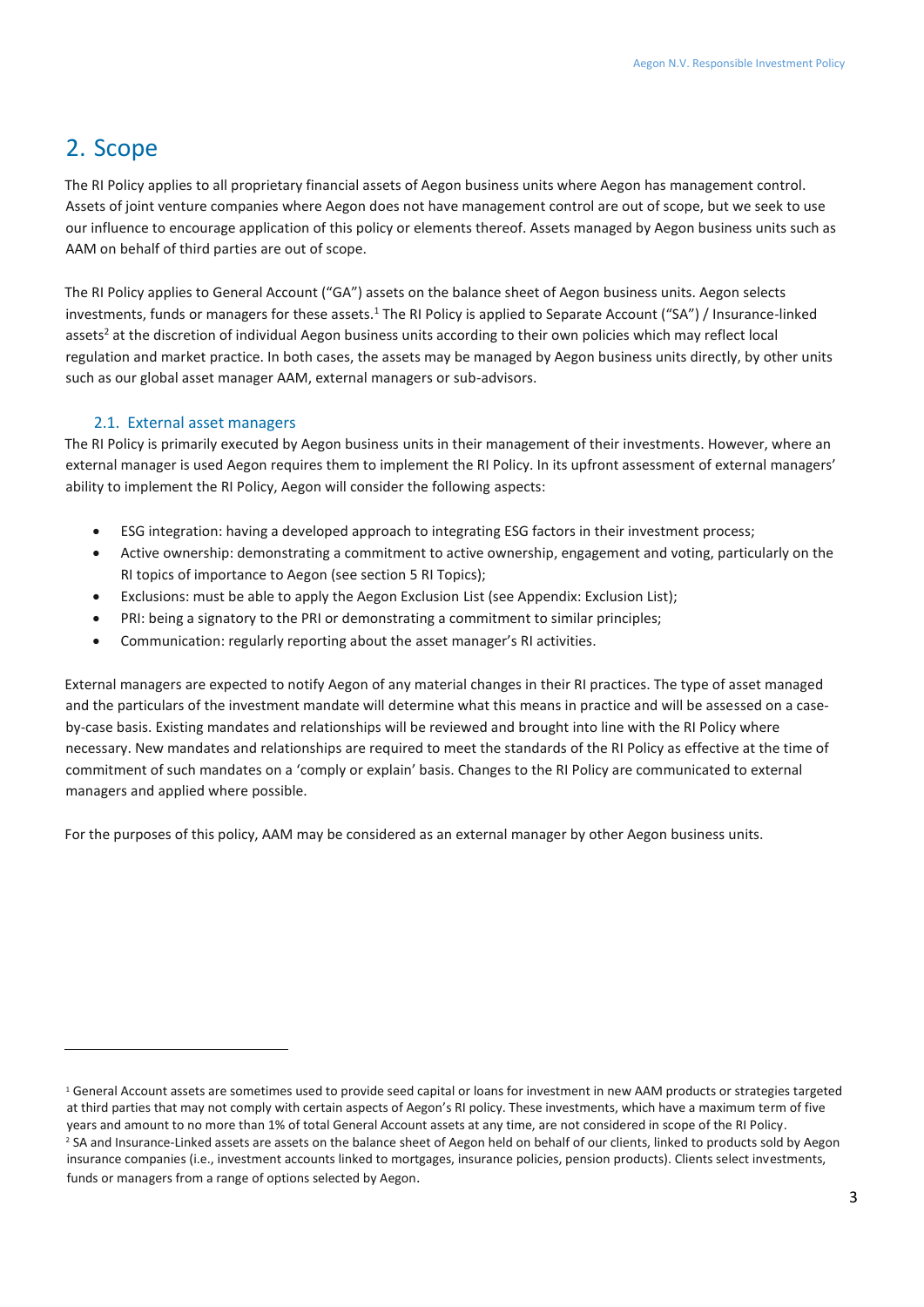## <span id="page-4-0"></span>3. Governance

## 3.1. Execution and implementation

<span id="page-4-1"></span>The Management Board of Aegon has ultimate responsibility for the execution of the RI Policy and for its integration into Aegon's investment strategy and other relevant company processes and practices. The Management Board also has the responsibility to ensure that the RI Policy is fit for purpose by accurately reflecting Aegon's corporate values.

The Global Sustainability Board ("GSB") is responsible for monitoring, discussing and advising the Management Board on all subjects and issues deemed relevant for the proper execution of the RI Policy. The GSB is chaired by a Management Board member and consists of representatives from Local Sustainability Boards within the business units where Aegon has operational control. The Corporate Sustainability department, with support from the Responsible Investment department within AAM, is responsible for the day-to-day oversight and administration of the RI Policy as well as working closely with risk management and compliance functions to ensure that RI activities are part of company reporting, compliance and risk management activities where possible.

## 3.2. Stakeholder engagement

<span id="page-4-2"></span>This policy reflects Aegon's fundamental RI philosophy. However, we also value the opinion of our clients, regulators, business partners and other stakeholders including NGOs, and aim to remain in contact with our stakeholders. This exchange of ideas provides relevant input for our internal discussions and decisions on RI topics.

## 3.3. Local policies

<span id="page-4-3"></span>Although this RI Policy sets the minimum requirements for Aegon, we recognize that views on RI topics can vary greatly by country. We aim to develop an RI approach that closely reflects the preferences and standards of our clients and other stakeholders in all countries where we operate.

In addition, as long as there is no conflict with this policy, Aegon business units are encouraged to develop supplemental RI policies, governance and activities or solutions to meet local requirements and customer demand, ensure decision-making that is closely linked to the business, and maintain relationships with local stakeholders.

## 3.4. Update procedure

<span id="page-4-4"></span>RI and sustainability are rapidly developing areas. Therefore, the RI Policy is reviewed by the GSB on behalf of the Management Board on an annual basis and revised if necessary. Updates and previous changes to this policy are summarized in the change log at the end of this document.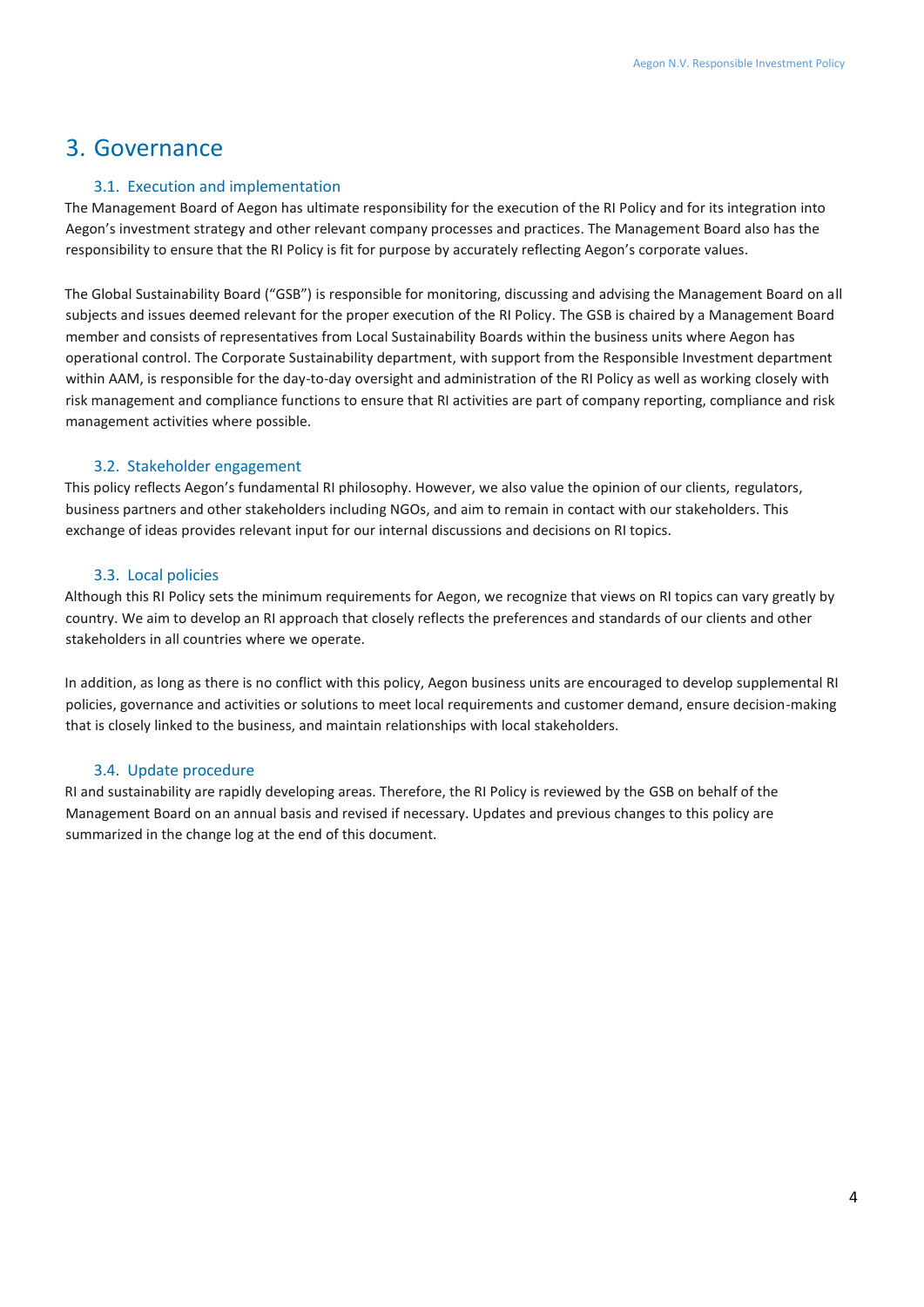## <span id="page-5-0"></span>4. RI Framework



The RI Policy is founded on the concepts of good stewardship and active ownership. We believe we can influence the behavior of investee companies through engagement where we reward companies that intentionally pursue RI principles and encourage companies to make positive changes to their operations and products for the benefit of wider society and the environment. Our RI Policy draws heavily on the ideas and principles found in the UN Global Compact, UN Guiding Principles on Business and Human Rights, and the OECD Guidelines for Multinational Enterprises.

Our framework approach is built on four pillars: ESG integration, engagement and voting, exclusion, and reporting.

## 4.1. ESG integration

<span id="page-5-1"></span>The ESG performance of companies can influence their ability to create long-term value for investors, and we therefore consider ESG integration an important instrument to improve the risk-return profile of the investments we make. At Aegon, we expect ESG factors to be integrated in the bottom-up fundamental research process for most investment strategies. The focus is on ESG factors that are material from a financial or risk point of view. It is up to portfolio managers, analysts and others involved in the investment research and decision-making process to determine what weight to give to each of these factors.

Access to sustainability information is critical. We expect that all analysts and portfolio managers involved in the decisionmaking process have access to the data and training required to successfully evaluate and integrate ESG.

### 4.2. Engagement and voting

<span id="page-5-2"></span>To promote the long-term success of companies, Aegon acknowledges the importance of investor stewardship. It is in the best interest of our clients that we monitor the companies in which we invest, that we vote on the stocks that we hold, and that we engage with companies on issues like strategy, risk and corporate governance. We believe that actively engaging with companies to improve sustainability performance and corporate behavior is more effective than merely excluding companies from our investment universe.

We expect investments to be screened using a combination of proprietary and third-party ESG research tools to ensure compliance with our RI Policy. If the screening process highlights that an investee company is not entirely in compliance, we expect that the investment manager will look to use influence as a long-term investor to encourage that company to change its behavior and bring it into alignment. This may involve regular dialogue with company management to inform them of where they are failing to meet expectations as outlined in the RI topics below. Investment managers may also engage with or sell away from companies where their ESG-integrated research process has highlighted that there are material financial risks for a company arising from sustainability issues or on the basis of Aegon's strategic priorities (e.g. clean energy and sustainable real estate).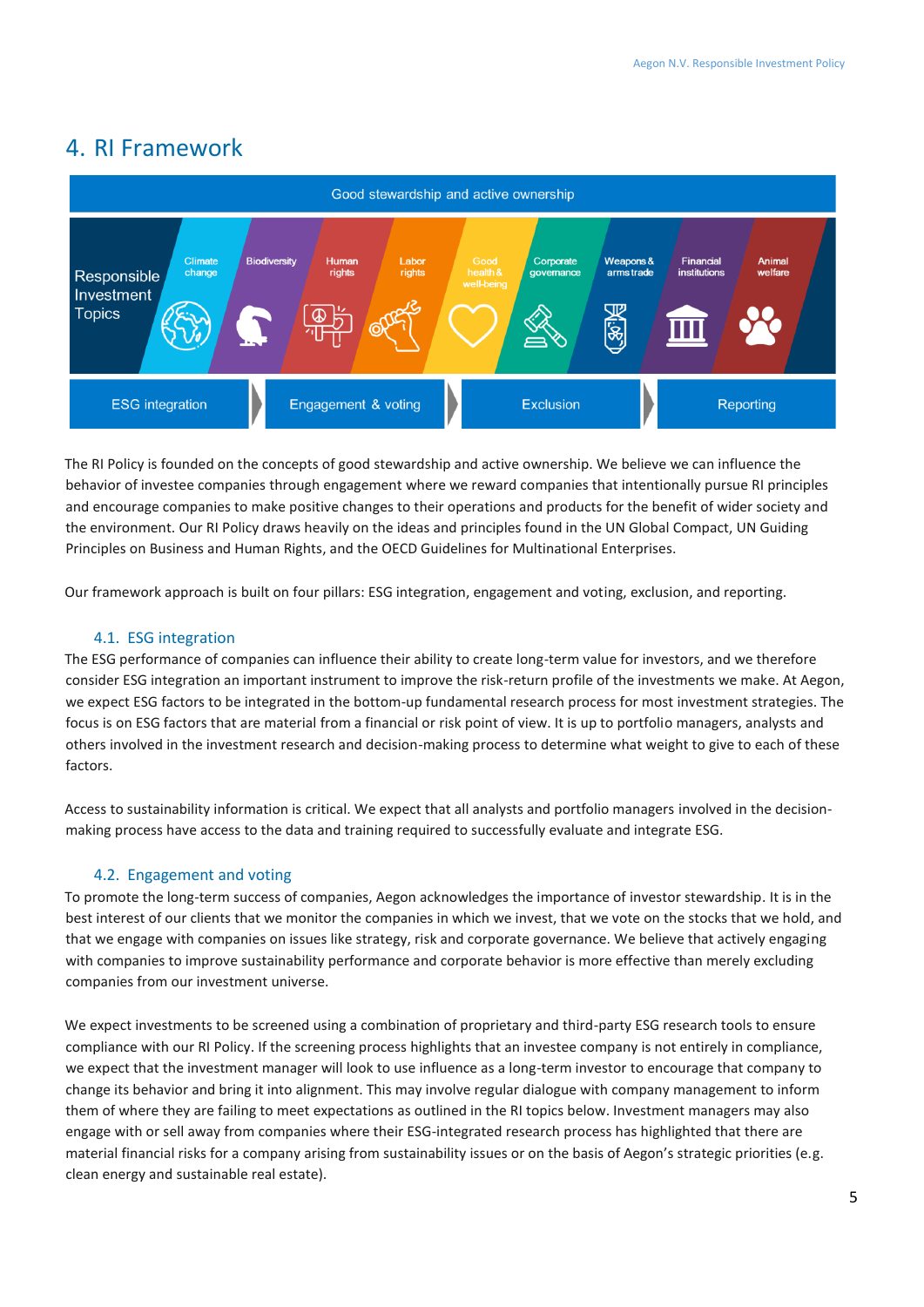In addition to engagement, in instances where we provide equity capital, we will seek to use our voting rights to enhance long-term value creation and promote sustainable business practices. It is the responsibility of individual Aegon business units to a maintain a voting policy in a manner that is consistent with our RI Policy.

## 4.3. Exclusion

<span id="page-6-0"></span>When companies are involved in certain controversial activities, we may refrain from investment in those companies with our proprietary assets. For example, we exclude companies from our investment universe when they are involved in controversial weapons (see section [5.7](#page-10-0) [Weapons & arms trade\)](#page-10-0). We also consider excluding companies when they violate our expectations in key topic areas (see section [5](#page-7-0) [RI Topics\)](#page-7-0) and our efforts to influence company behavior do not make sufficient progress.

Aegon is responsible for setting the exclusion list (see [Appendix: Exclusion List\)](#page-14-0), which is compiled annually on a best effort basis using available external research accompanied by insights from engagement activities. It is subsequently reviewed and approved by the Management Board. Although Aegon aims to exclude all companies or countries involved in certain activities as outlined in section [5](#page-7-0) [RI Topics,](#page-7-0) we may not be able to exclude all entities involved in such activities if they are not identified by the corresponding external research or engagement activities.

Individual Aegon business units may add companies, countries or sectors to the exclusion list in order to meet local requirements or preferences. The exclusion criteria are not applied to agricultural loans, index products and index replications, and indirect exposures including but not limited to commercial mortgage loan tenant exposures (provided the tenant is not the borrower).

Changes in the exclusion list do not immediately apply to existing investments. Listed equity positions are divested as soon as practically possible. Bond holdings may be held until maturity. Private equity and debt may be sold when there is a reasonable opportunity, according to the respective portfolio manager's judgement and respecting our fiduciary responsibilities.

### 4.4. Reporting

<span id="page-6-1"></span>Aegon believes that it is important not only to have an RI Policy in place, but also to report on the activities covered by that policy. We want to be transparent with relevant stakeholders and wider society when it comes to our responsible investing activities through our reports. The Aegon Integrated Annual Report provides in-depth information on the financial and nonfinancial performance of Aegon. Aegon expects managers of proprietary assets to provide detail on their RI activities through reporting that aims to explain their commitment to the objectives of this policy.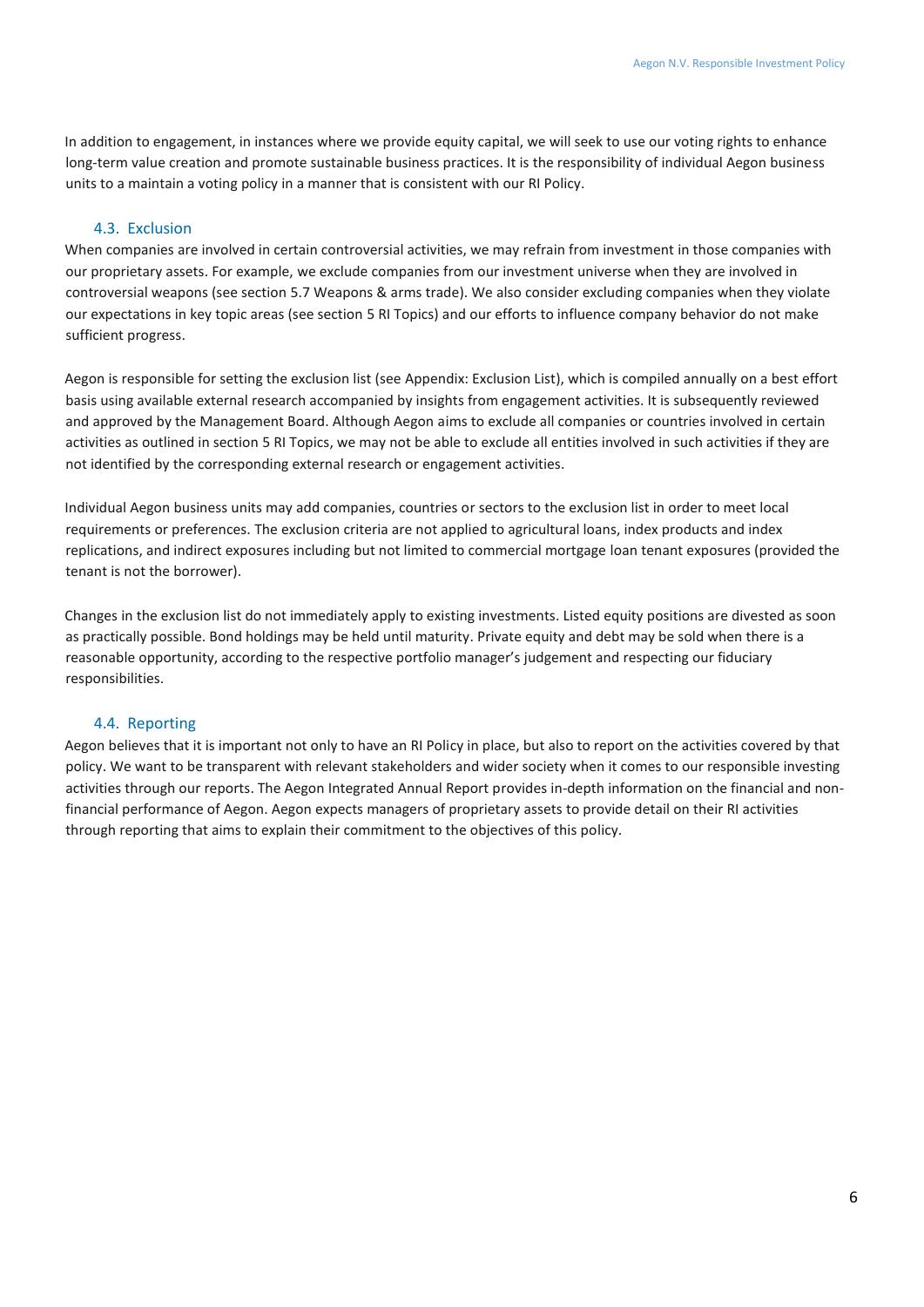# <span id="page-7-0"></span>5. RI Topics

We recognize several recurring topics that regularly prompt questions from clients, employees and other stakeholders; these are outlined below. In developing our company position on these topics, we follow internationally recognized standards and norms where possible. Apart from the Exclusion List, which is binding for all investments in scope of the RI Policy, under certain circumstances we may not be able to adhere to all positions for all RI topics noted.

## 5.1. Climate change

<span id="page-7-1"></span>Climate change represents one of the greatest systemic risks for society, the economy and financial institutions. Mitigating climate change and reducing greenhouse gas ("GHG") emissions are major global challenges.

By "climate change", Aegon means the effects of global warming resulting from GHG emissions caused by human actions. Aegon supports the objectives of the Paris Climate Agreement, affirming our commitment to contribute to holding the increase in global average temperature to well below 2°C above pre-industrial levels, pursing efforts to limit the increase in temperature to 1.5°C, and making finance flows consistent with a pathway towards low GHG emissions and climateresilient development.

Furthermore, Aegon endeavors to align its investment strategies with the objectives of the relevant United Nations Sustainable Development Goals ("SDGs"): SDG 7 (affordable and clean energy) and SDG 13 (climate action).

In 2021, Aegon became a member of the Net-Zero Asset Owner Alliance ("Alliance") and committed to transition its GA to net-zero greenhouse gas emissions by 2050. To ensure progress against this long-term objective, Aegon will set interim targets in-line with Alliance guidance, beginning with 2025, that will be communicated outside of this policy.

Aegon believes that governments, companies, and investors have a responsibility to facilitate a transition to a climateresilient, net-zero economy. Companies are expected to operate with the goal of enhancing energy efficiency, to invest in more environmentally friendly production techniques, and to contribute and adapt to the energy transition.

Aegon recognizes that poorly-diversified thermal coal producers, electricity generators, and oil & gas companies dependent on oil sands or Arctic extraction are most likely to be impacted by climate-related government regulation and therefore run the highest risk of their assets being stranded. These companies also contribute most to the GHG emissions that cause climate change, since coal and oil from oil sands are typically the most GHG-intensive fossil fuels. Therefore Aegon excludes from its investment universe:

- Companies that derive 25% or more of their revenue from the exploration, mining or refining of thermal coal. The proportion of revenue threshold will decline to 10% in 2027 and 5% in 2029;
- Companies that produce more than 20 million tons of thermal coal annually and are actively expanding exploration, mining or refining operations;
- Companies that derive 50% or more of their revenue from thermal coal-fired electricity generation;
- Companies that own coal-fired electricity generation capacity greater than 10 gigawatts and are actively expanding coal-fired electricity production capacity;
- Companies that derive 5% or more of their total oil equivalent production from oil sands;
- Companies building or operating pipelines that significantly facilitate export of oil extracted from oil sands;
- Companies that derive 5% or more of their revenue from oil and gas exploration and production in the Arctic.

Majority-owned subsidiaries of such companies are also excluded.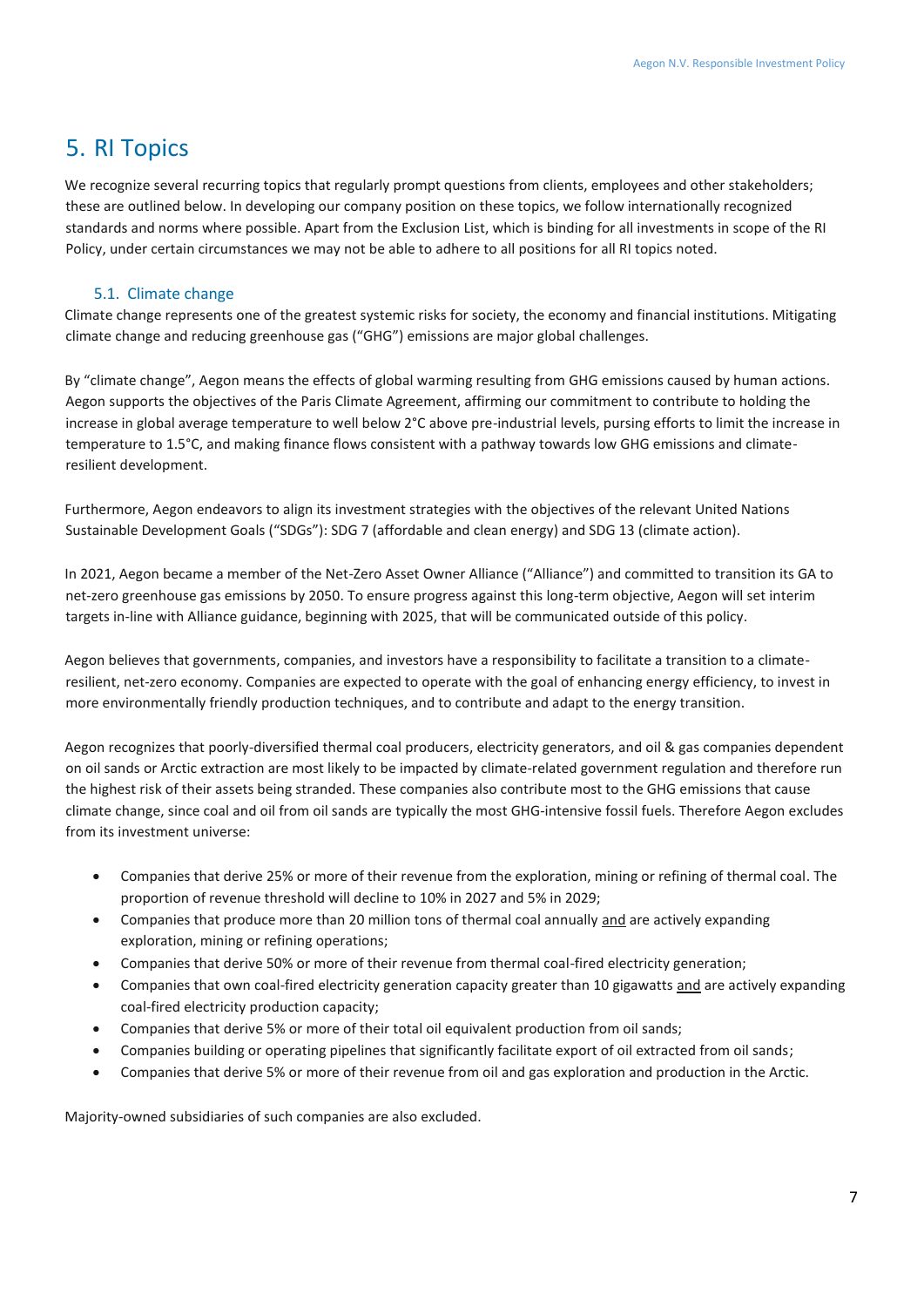#### 5.2. Biodiversity

<span id="page-8-0"></span>Biodiversity underpins everything that sustains us and our society. Permanent loss of biodiversity, like climate change, represents one of the biggest systemic risks for all life on the planet and therefore also for society, the economy and financial institutions. Mitigating the decline of biodiversity is a major global challenge.

Aegon believes that governments, companies and investors have a responsibility to care for nature, the environment, water resources, and to preserve biodiversity. We expect companies to take measures on these issues where they can.

Biodiversity is generally accepted to mean the totality of genes, species and ecosystems of a region. Aegon sees several risks which could threaten biodiversity, including (but not limited to):

- Pollution: Water, waste and land pollution, including from plastics and other toxins;
- Land use and over exploitation: Deforestation, increasing intensification of agriculture and negative business impacts on regions with water-scarcity issues;
- Ocean use and over exploitation (i.e. overfishing); and
- Loss of natural habitats (both natural wildlife and individual species).

#### 5.3. Human rights

<span id="page-8-1"></span>The signing of the Universal Declaration of Human Rights in 1948 brought human rights into the realm of international law and laid the foundations for a fairer and more just world in the aftermath of the Second World War. In line with this declaration, Aegon believes that all governments and companies have a responsibility to respect and protect the freedoms and rights of all human beings.

This responsibility requires governments and companies to avoid causing or adversely contributing to human rights breaches through their own activities. In the case of companies, it also includes preventing or remedying human rights breaches directly arising from their operations, products and/or services.

For the purpose of the RI Policy, Aegon means all types of human rights, including (but not limited to): civil rights, political rights, social and economic rights, cultural rights, the rights of minorities, the rights of women and the rights of vulnerable groups, such as children and indigenous peoples.

Aegon excludes investments in any form of government-issued debt (e.g. government bonds) from countries that we believe systematically breach human rights.

Aegon also excludes investment in any Russia- or Belarus-based companies.

#### 5.4. Labor rights

<span id="page-8-2"></span>Labor rights include freedom of association, effective recognition of the right to collective bargaining, the elimination of all forms of discrimination in respect to employment, the elimination of all forms of forced labor, and the effective abolition of child labor.

Aegon expects companies to strive to provide good employment conditions and communicate their commitment to increasing diversity and creating an inclusive workplace by protecting labor rights and promoting a productive, safe, healthy and harassment-free environment.

For the analysis of companies and their labor rights policy and practices, we find the following elements important: living wage, working hours, safe and healthy working conditions, commitment to diversity and inclusion, freedom of association, as well as abolishing forced labor and child labor.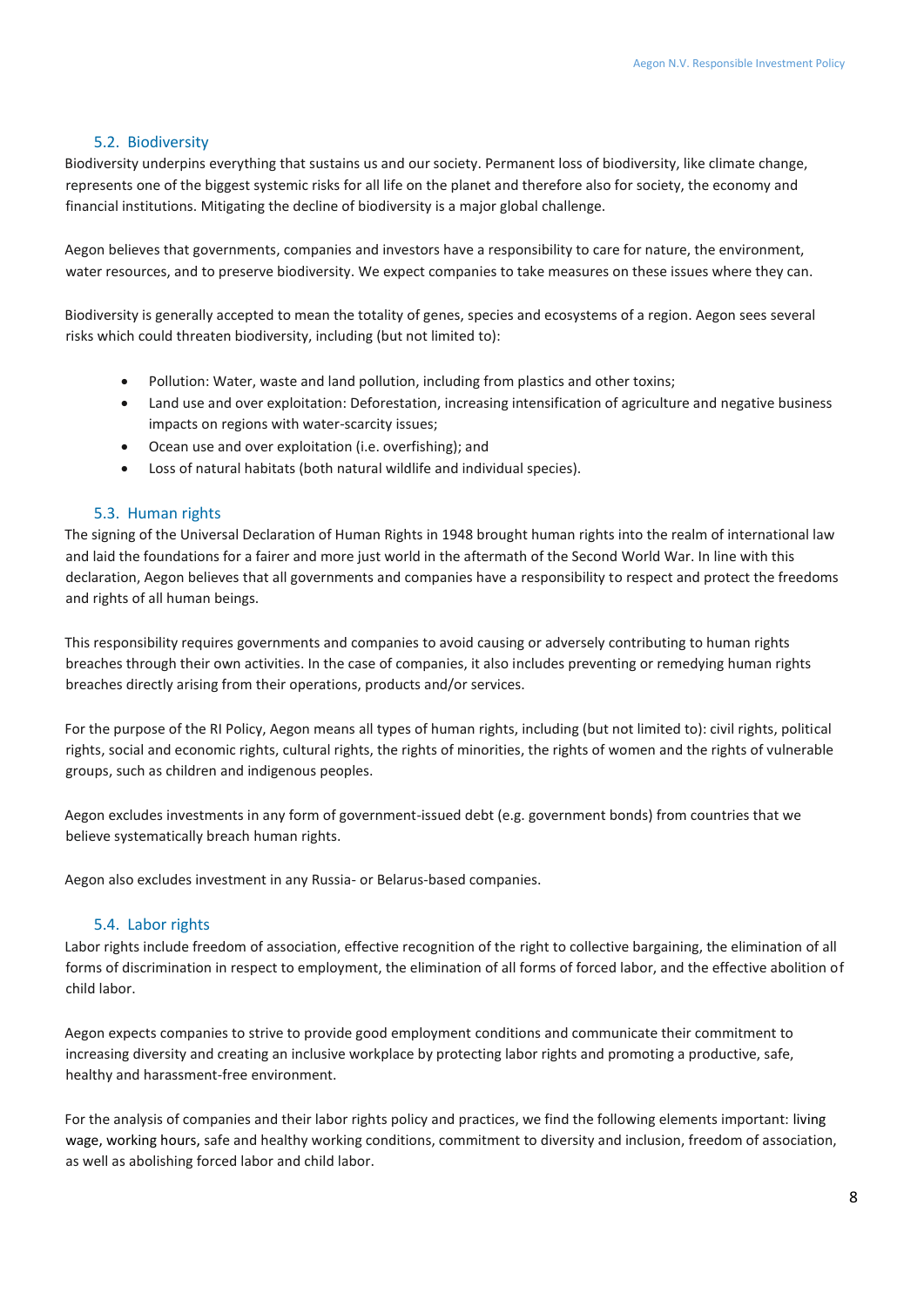#### 5.5. Good health & well-being

<span id="page-9-0"></span>Good health and well-being are interrelated. This is underpinned by the SDGs, where SDG 3 aspires to ensure health and well-being for all.

Aegon acknowledges that health and well-being have an impact on its customers and wider society. For example, improvements in medicine mean that people are on average living longer and are developing additional needs later in life. This creates additional responsibilities for society in general, as well as for Aegon.

Aegon believes that all companies have an important role to play in securing good health and well-being. This involves many things, including widening access to affordable healthcare and ensuring we live in a clean and sustainable environment, providing good employment conditions, and putting policies in place to encourage employees to have active and healthy lifestyles.

Aegon believes investing in the tobacco industry is not compatible with our strategic focus on the intersection of financial security and well-being, and therefore we decided to end further investment in the industry. This exclusion applies to companies that generate 5% or more of their revenue from tobacco production. Majority-owned subsidiaries of such companies are also excluded.

#### 5.6. Corporate governance

<span id="page-9-1"></span>Good corporate governance is essential to long-term success and to ensure companies deliver value for all stakeholders, including shareholders. For the purpose of the RI Policy, Aegon has identified four focus areas regarding corporate governance: taxes, corruption, transparency and executive remuneration.

#### *Taxes*

Since paying taxes is a corporate responsibility, we expect companies to pay taxes in the countries where they have operations. In this respect, we support the OECD's framework on base erosion and profit shifting (BEPS), which refers to tax avoidance strategies that exploit gaps and mismatches in tax rules to artificially shift profits to low or no-tax locations.

#### *Corruption*

A wave of ethical scandals at businesses across the globe has eroded confidence and trust among investors, customers, employees and the general public. Companies are learning that they can be held responsible for not paying sufficient attention to the actions of their employees, agents and associated businesses. Aegon expects the companies in which it invests to adhere to high ethical standards and operate free from corruption. All companies, no matter how big or small, are vulnerable to corruption. Where companies fail to effectively combat corruption in all its forms, the risks and reputational damage can be severe.

#### *Transparency*

At the heart of good corporate governance lies the belief that stakeholders should be kept informed of all relevant information regarding a company's activities, future plans and risks associated with its business strategy. As a result, Aegon encourages the companies in which it invests to be transparent regarding their operations and be willing to provide clear and unbiased information to shareholders and other relevant stakeholders. These disclosures should be timely and accurate, allowing investors and other stakeholders to build up a clear picture of a company's financial position and its impact on society and the environment. Companies should also ensure that information regarding the roles and responsibilities of board members and management are made public to allow shareholders to keep them accountable.

We also expect the companies we invest in to report on material sustainability and ESG issues, preferably in an integrated way and in connection to the company's business strategy. Reporting should consist of all relevant economic, social,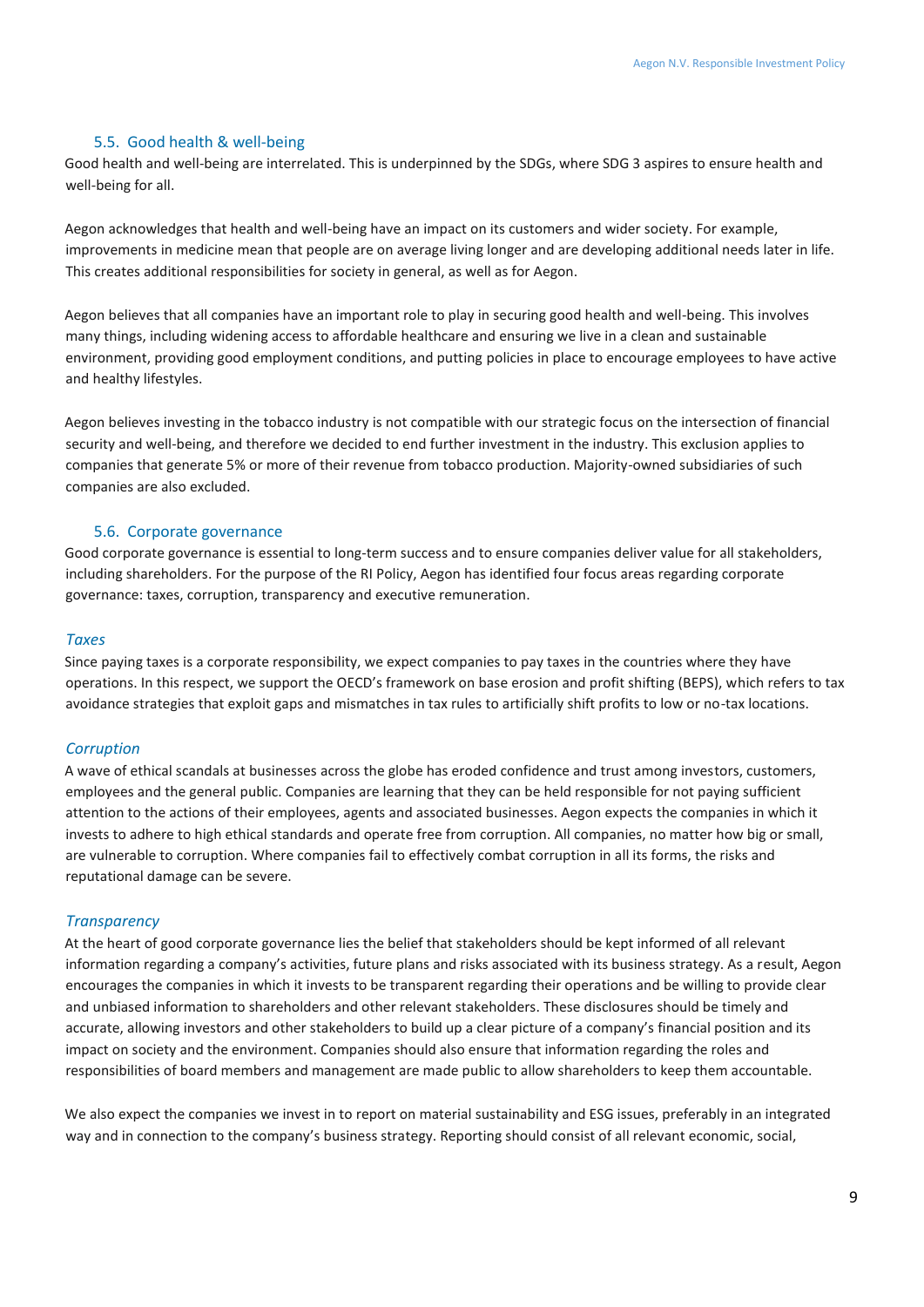governance and environmental information that can positively or negatively impact shareholders and other stakeholders. This information enables us to make better informed investment decisions given our long-term investment horizon.

## *Executive remuneration*

Aegon believes that executive remuneration packages should be structured in such a way as to align executive, investor and society interests over the longer term. Executive remuneration should seek to optimize financial results and promote sustainable behavior without generating or exacerbating systemic risks that might undermine investors' long-term interests. Ideally, all companies would link executive remuneration to key ESG metrics, along with other performance criteria.

## 5.7. Weapons & arms trade

<span id="page-10-0"></span>Aegon supports peace and believes that living in peace and freedom from fear are core human rights. However, Aegon does recognize that the use of certain types of weapons is unavoidable for achieving and maintaining internationally accepted objectives, such as peacekeeping, security and humanitarian missions.

Moreover, Aegon recognizes that every sovereign nation has the right to maintain peace and security. Though they should be prevented, situations can occur in which weapons are necessary to prevent war and promote stability. However, there is a substantial risk that weapons and their trade have the effect of propagating destruction, promoting or continuing armed conflict, causing harm to civilians and violating human rights.

Aegon considers the production and use of controversial weapons that have an indiscriminate and disproportional impact on civilian populations (e.g. weapons of mass destruction) to be unacceptable. The effects of these controversial weapons can often be felt for many years after armed conflicts end.

The prevention of controversial international arms trade is enshrined in the UN Arms Trade Treaty, which entered into force in December 2014. Recognizing that the primary responsibility of enforcing the UN Arms Trade Treaty lies with governments, Aegon is committed to monitoring companies with heightened risk in this area (and engaging with them where necessary). Aegon uses its best efforts to refrain from investing in companies that are known to supply weapons to countries identified for arms embargoes by the UN Security Council, the United States or the European Union.

Aegon excludes:

- Companies involved in development, production, maintenance and trade of:
	- 1. Anti-personnel mines;
	- 2. Biological or chemical weapons;
	- 3. Cluster munitions;
	- 4. Ammunitions containing depleted uranium.
- We do not invest in companies involved in the production and maintenance of nuclear weapons for any countries not identified as nuclear-weapon states under the Treaty on the Non-Proliferation of Nuclear Weapons;
- Companies that produce or develop key and dedicated components for controversial weapons, as listed above, or offer essential services for their use;
- Companies involved in controversial arms trade to countries where an arms embargo by the United Nations Security Council, the European Union or the United States is in place, or under any other relevant multilateral arms embargo.

Companies that hold a stake of 20% or more in, or are currently 50% or more owned by, a company that is involved in controversial weapons based on the above criteria are also excluded.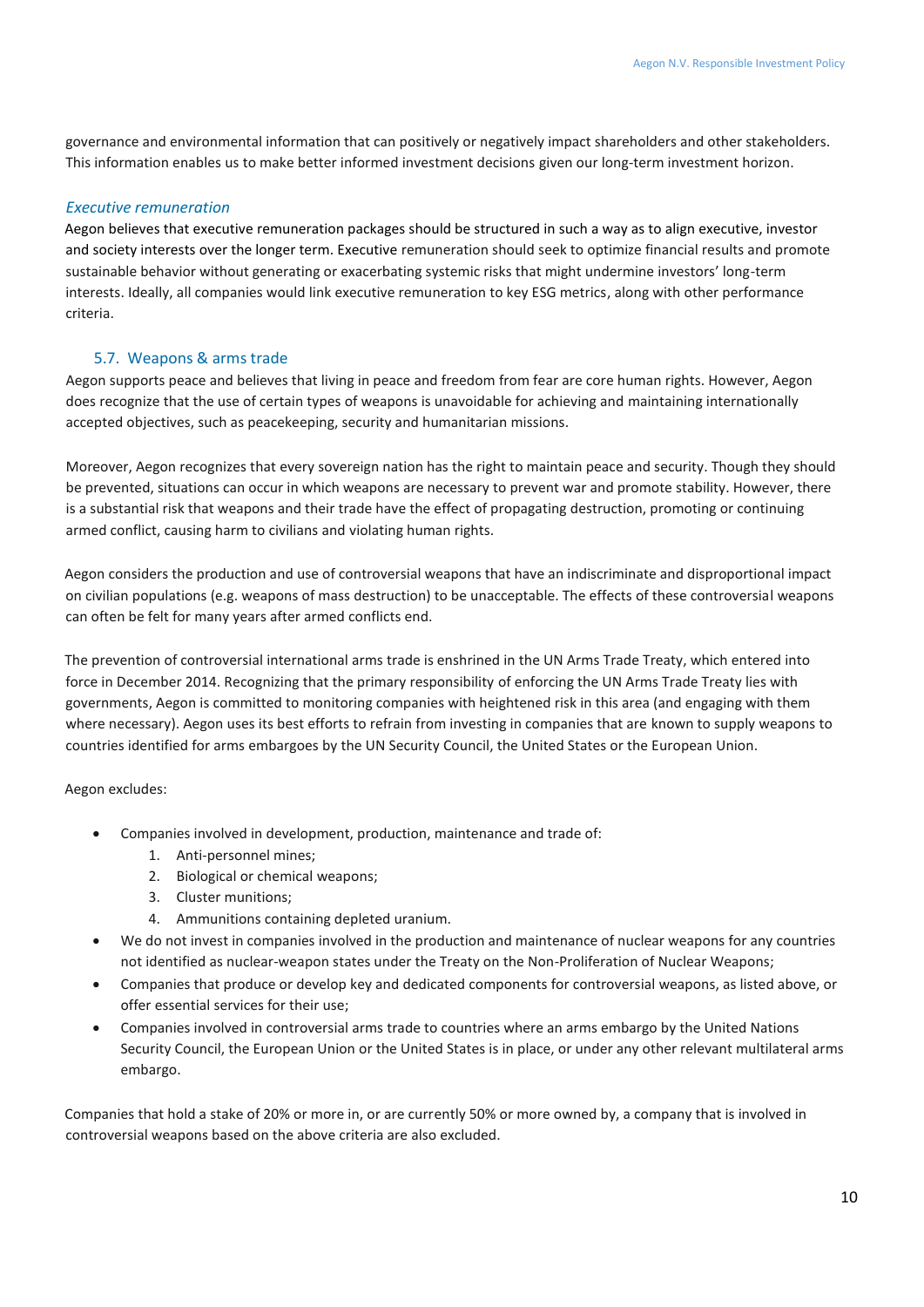We also exclude investments in any form of government-issued debt from countries that are under an arms embargo of the United Nations, the European Union, or the United States from our investible universe.

## 5.8. Financial institutions

<span id="page-11-0"></span>Financial institutions serve an important intermediary role in the economy and the investments they make can have a significant impact on wider society. As such, financial institutions can have both a direct (from their own business operations) and indirect (from their investments) ESG impact.

Aegon invests in a wide range of financial institutions, including banks, asset managers and other insurance companies. We believe that financial institutions have a central role to play in tackling many of the challenges facing today's society (e.g. climate change and the transition to a carbon-neutral economy) and can positively and significantly contribute to sustainable development. As a result, we encourage financial sector actors to develop their own ESG or RI policies to help communicate and guide their contributions to sustainable economic growth, mirroring Aegon's own policy and commitments.

#### 5.9. Animal welfare

<span id="page-11-1"></span>The World Organization for Animal Health (OIE) defines animal welfare as how an animal copes with the conditions in which it lives. An animal is in a good state of welfare if it is healthy, comfortable, well nourished, safe, able to express innate behavior and if it is not suffering from pain, fear and distress. With all living things connected in some way, the welfare of animals is inextricably linked to the welfare of humans. Despite broader trends toward urbanization and detachment from the natural world, the relationship between humans, animals, and nature remains as crucial as ever.

Animal welfare is first and foremost important for the animals, for where welfare is poor, an animal may suffer physical and mental distress. However, animal welfare can also be relevant to business. For instance, poor welfare can impact the ability of animals to grow, produce and reproduce, which in turn can reduce productivity and food quality, ultimately impacting company performance.

Aegon believes that governments, companies and investors have a responsibility to care for animals and consider the suitability of the conditions in which they live. We expect companies to act on these issues where they can. Where businesses use animals as part of a testing regime, Aegon believes that all efforts should be taken to identify and implement alternative testing methodologies, including the pursuit of replacement, reduction and refinement (commonly referred to as the "3R strategy").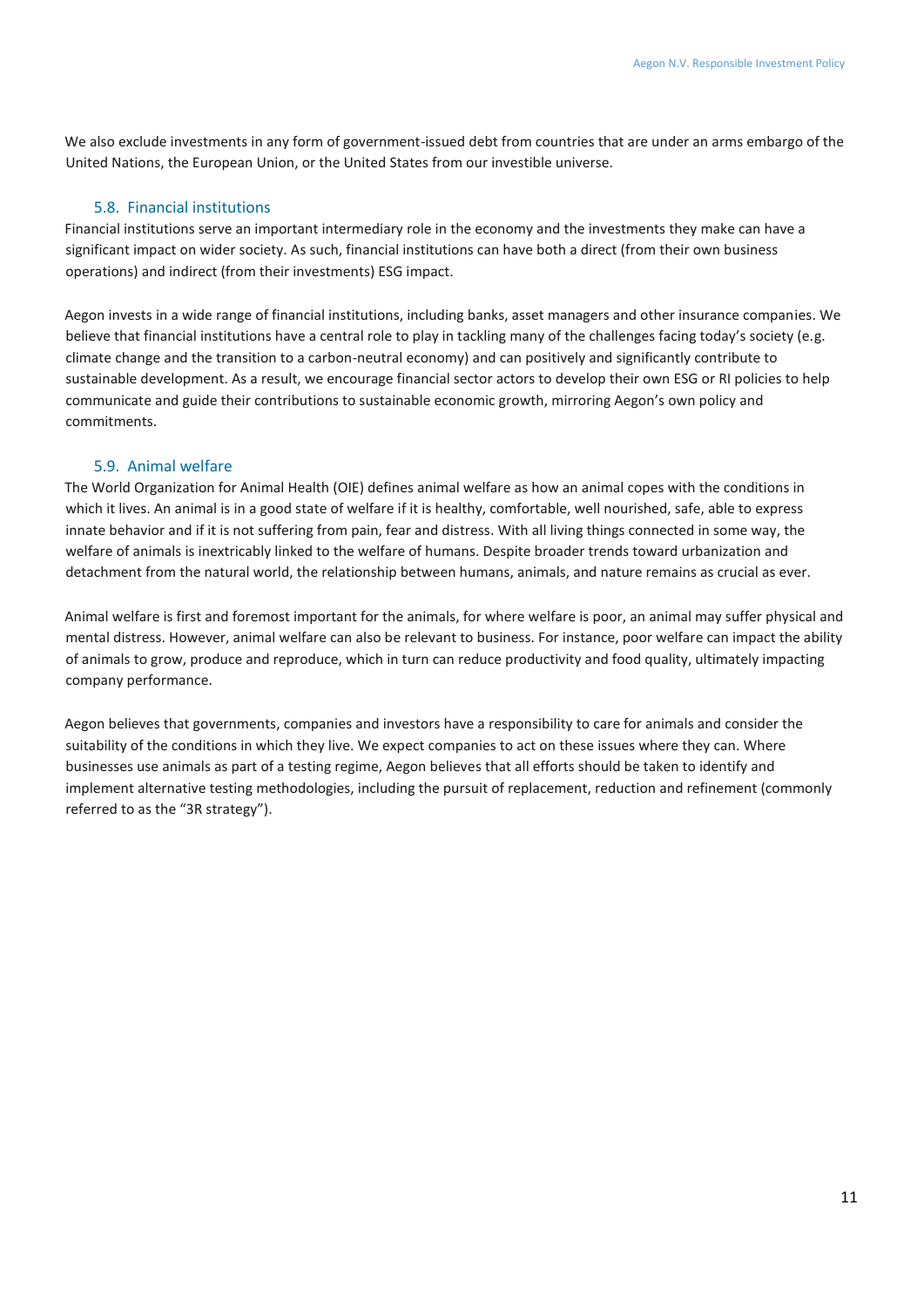# <span id="page-12-0"></span>6. Targeted Investments

At Aegon, we see opportunities to meet our risk-return requirements while at the same time delivering a positive impact on the societies in which we operate. An increasing number of companies are linking their business impact to the SDGs. We see the SDGs as a framework to identify opportunities for investments in durable impact.

As a financial services company, we are committed to provide financial security and well-being to our customers.

In the coming years, we will increasingly focus our impact investing efforts on issues that are closely linked to our business and the world of our clients. In determining focus areas for impact investments, we will consider the following:

- Clear link to our approach to responsible business;
- The extent to which we already have or can develop relevant expertise and knowledge;
- The availability of good investment opportunities in the relevant market;
- The extent to which we can make investments in an integrated way, by working with the relevant portfolio managers and analysts and by making impact investment part of existing or new investment mandates; and
- The degree to which we can measure environmental or social impact from our targeted investments.

Correspondingly, we will focus on the following impact investment areas:

- Intersection of financial security and well-being;
- Affordable housing and sustainable real estate;
- Inclusive finance and microfinance;
- Development banks; and
- Clean energy and energy efficiency.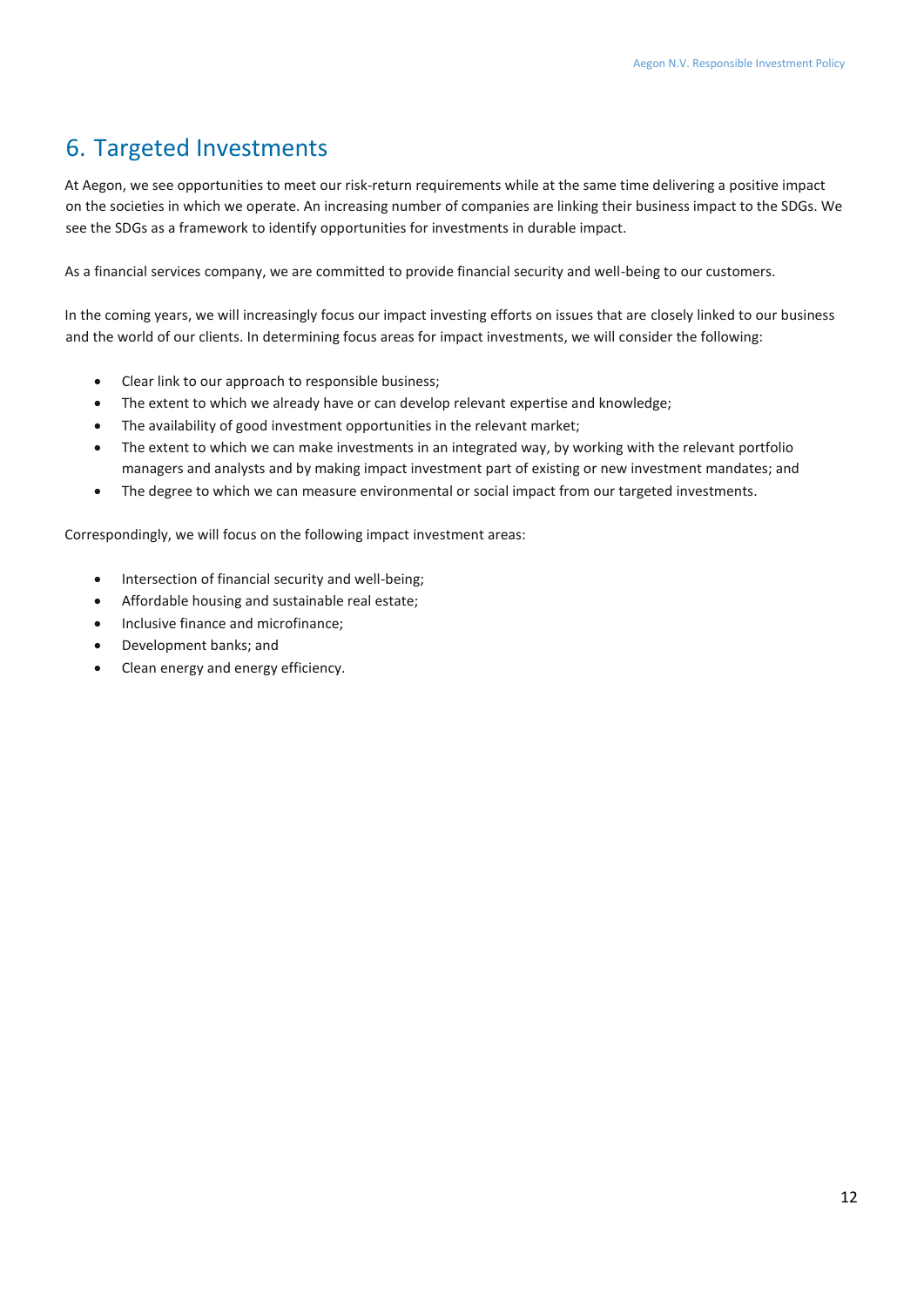| <b>Version</b> | Date              | <b>Amendments</b>                                                                    | Prepared    | Approved                     |
|----------------|-------------------|--------------------------------------------------------------------------------------|-------------|------------------------------|
| 1.0            | October 2017      | First publication October 10, 2017                                                   | <b>RISC</b> | Aegon Management Board       |
| 2.0            | <b>March 2018</b> | Tobacco exclusion                                                                    | <b>RISC</b> | Aegon Management Board       |
| 3.0            | October 2018      | Minor changes in country exclusion                                                   | <b>RISC</b> | <b>RI Strategy Committee</b> |
| 4.0            | February 2019     | Oil sands and pipeline exclusion                                                     | <b>RISC</b> | Aegon Management Board       |
| 5.0            | January 2020      | General update and coal exclusion<br>revision                                        | <b>RBIC</b> | Aegon Management Board       |
| 5.1            | January 2021      | General annual update and review                                                     | <b>RBIC</b> | Aegon Management Board       |
| 5.2            | January 2022      | Addition of net-zero commitment;<br>revision of governance and<br>exclusion criteria | <b>GSB</b>  | Aegon Management Board       |
| 5.3            | <b>March 2022</b> | <b>Addition of Russia- and Belarus-</b><br>based company exclusion                   | <b>GSB</b>  | Aegon Management Board       |

# <span id="page-13-0"></span>7. Change Log